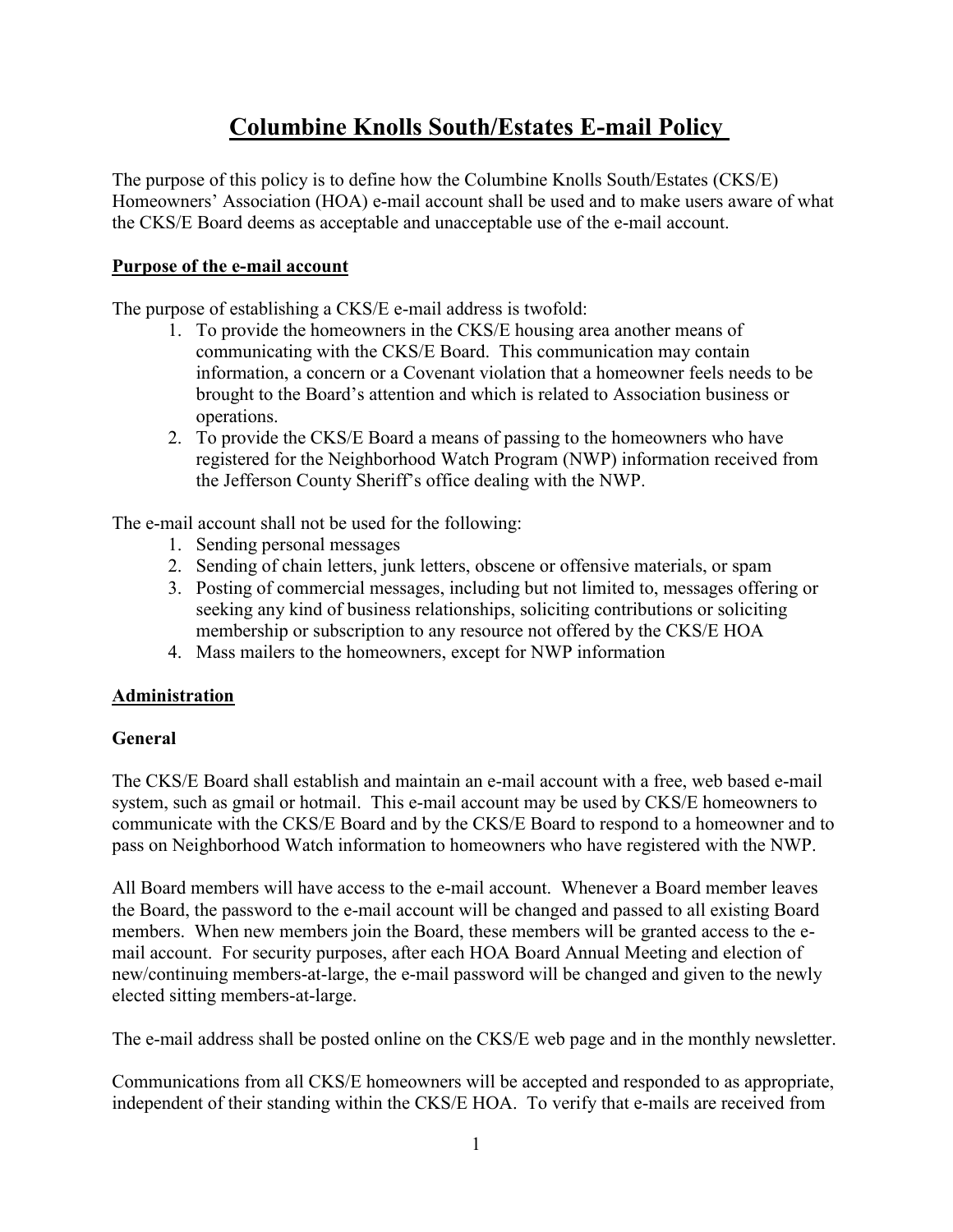CKS/E homeowners, all e-mails need to have the name of the homeowner and property address in the e-mail.

When passing on Neighborhood Watch information, the homeowner's e-mail address shall be put into the bcc address. This is intended to protect homeowners e-mail address.

# **Responsibilities**

Administrator – The Board shall have one Board member establish and maintain the e-mail account. These duties will include but not be limited to:

- 1. Updating homeowner contact information as it changes.
- 2. Updating the account password and forwarding the password to Board members when the Board membership changes.
- 3. Acknowledging receipt of all e-mails sent to the Board.
- 4. Reviewing all incoming e-mails and forwarding them to the appropriate Board member for action, copying the remaining Board members. At the same time the administrator shall inform the homeowner of the disposition of the e-mail.
- 5. The administrator may answer the following types of questions without the board reviewing the response.
	- a. Any type of information that is readily available on the CKS/E website (CKS/E online URL, meeting information, list of officers, etc.)
	- b. Notifying a homeowner that their received email is not the appropriate use of the CKS/E email
- 6. Establish and maintain templates of commonly used e-mail responses to be used for responses to homeowners.
- 7. Forwarding of all NWP information to registered homeowners.
- 8. Maintaining a document that describes how to do some of the functions with the e-mail account, such as updating contact information, forwarding NWP information, changing the e-mail account password.
- 9. Archiving historical e-mail messages that are sent to the administrator for a minimum of 7 years.

Assistant Administrator – One Board member shall perform the role of the administrator in the absence of the administrator.

Treasurer – Pass to the e-mail account administrator updates to homeowners contact information.

Board members – Respond to appropriate e-mails from homeowners passed to them by administrator using established policies and procedures. Except for those topics defined under "general generic questions", all responses from any Board member needs to be reviewed by the entire sitting Board and the response wording voted on by the sitting Board at a meeting or via email as provided in the Bylaws before the response is sent. Those that may require legal review must be sent to the CKS/E legal counsel before a final response is sent to any homeowner. The entire board must vote on sending the response to the attorney and the sending will be done by the sitting President and the ACC chair with the president taking the lead.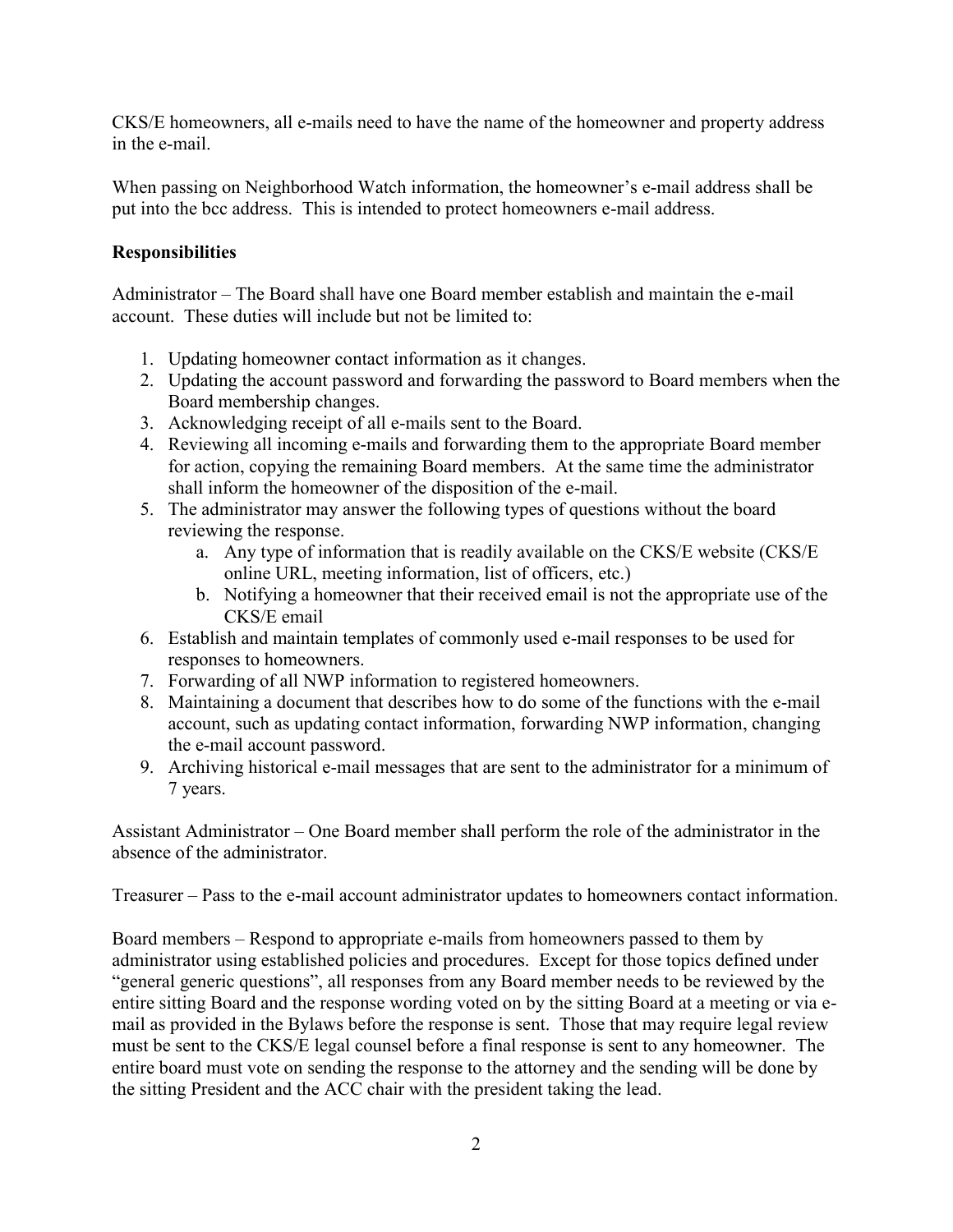Homeowners – By using the CKS/E email system, the homeowner agrees to use it only for the intended and stated purposes in this policy and will adhere to the legal requirement herein.

## **Guidelines**

It is the policy of the CKS/E HOA that the CKS/E HOA email address (and usage thereof) is the private and official address for electronic correspondence between CKS/E Board members and from the CKS/E Board members to the CKS/E HOA membership. To further this electronic relationship between Board and membership, all such electronic communications shall reflect a high standard of professionalism in terms of subject matter, content, grammatical usage, style and format.

Never send any message transmitting material you may have received from the internet or from any other uncertain source unless you are absolutely certain that the information is accurate and reliable; research and confirm before, not after posting. If any item in a message is inaccurate, the message, by definition, is inaccurate.

#### **Security**

Within the limits of the e-mail system the e-mail account will be password protected by a strong password consisting of a combination of letters, numbers and special characters.

When passing on Neighborhood Watch information, the homeowner's e-mail address shall be put into the bcc address.

#### **Legal Requirements**

The following rules are required by law and are to be strictly adhered to by all users of the CKS/E email:

- 1. It is strictly prohibited to send or forward emails containing libellous, defamatory, offensive, racist or obscene remarks.
- 2. Do not send unsolicited email messages.
- 3. Do not forge or attempt to forge email messages.
- 4. Do not send email messages using another person's email account.
- 5. Do not copy a message or attachment belonging to another user without permission of the originator.
- 6. Do not disguise or attempt to disguise your identity when sending mail.

## **Declaration**

By use of the CKS/E email system, a user understands and acknowledges receipt of the CKS/E email policy as posted on [www.cksearchives.org](http://www.cksearchives.org/) and agrees to comply with the guidelines set out in this policy and understands that failure to do so may result in deactivation of their email privileges or legal action.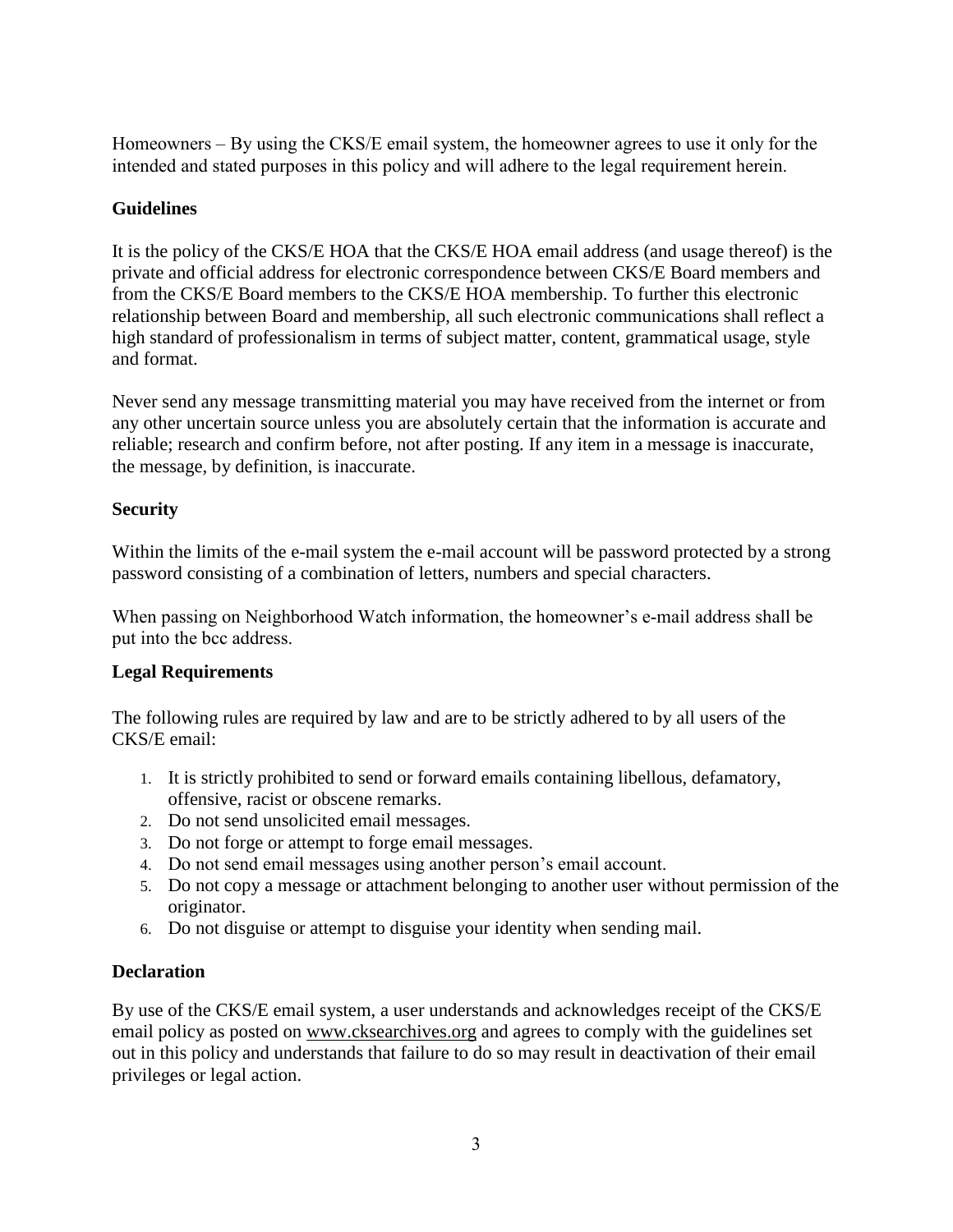# **Message flow**

The following defines the message flow for all messages received from CKS/E homeowners.





- 1. Homeowner send e-mail to CKSE e-mail address
- 2. CKSE sends automated response to sender that e-mail has been received
- 3a Administrator sends response to homeowner giving requested information or informing homeowner of the disposition of their e-mail
- 3b Administrator passes e-mail to appropriate board member for action
- 4. Board member takes action on homeowners e-mail
- 5. Board member passes information back to the administrator on actions taken
- 6. Administrator informs homeowner of actions taken by board member.

The following defines the message flow for all Neighborhood Watch messages received from the Jefferson County Sheriff's office.



Sheriff's Dept.

CKS/E e-mail address CKS/E homeowners

1. Jefferson County sends Neighborhood Watch information to CKS/E e-mail address.

2. Administrator passes information to all registered homeowners.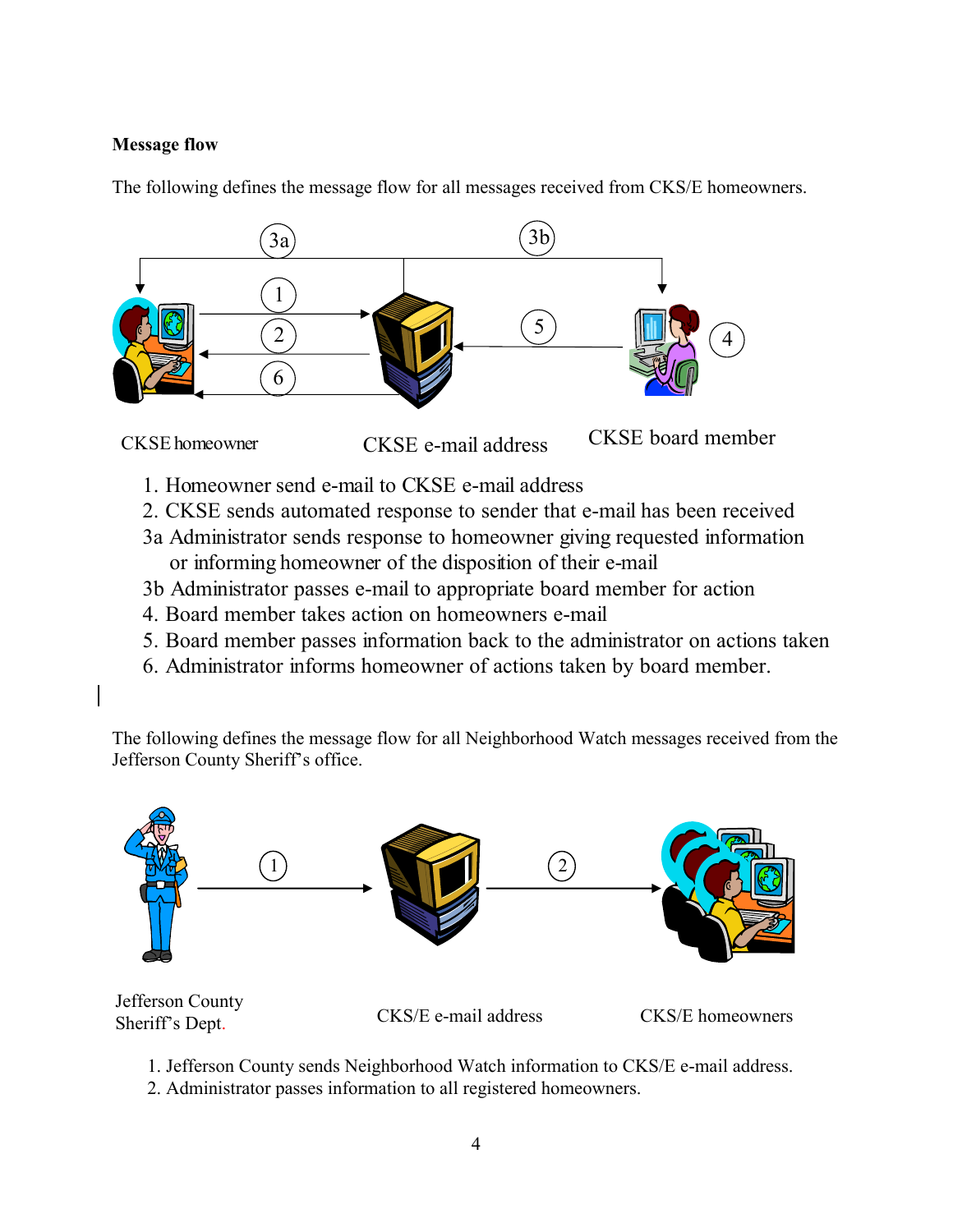# **System setup**

The administrator shall insure the following actions happen automatically upon receipt of an email.

- 1. An automatically generated e-mail will be sent to the sender acknowledging receipt of the message and that usually within 3 working days the homeowner will be informed of whom their e-mail has be sent to for disposition.
- 2. An automatically generated e-mail will be sent to the administrator informing the administrator of the receipt of an e-mail.

The administrator will maintain all contact information for all homeowners registered with the NWP within the e-mail account. This contact information will be maintained in one or more groups to facilitate the sending of NWP information. The only other contact information to be maintained is the contact information for the Board members.

## **E-mail templates**

Template used for an automatic response to a homeowner:

"Thank you for your e-mail to the Columbine Knolls South/Estates HOA Board. You will receive an e-mail within 3 working days giving the status of your e-mail. Again thank you for your e-mail".

This e-mail is automatically generated so please do not respond to this e-mail.

CKS/E HOA Board"

Template used to respond to an e-mail requesting information only answered by administrator. The response may need to be modified to fit specific situations.

"<homeowners name>

Thanks for your e-mail dated <date> reference <e-mail subject>. Here is the information you have requested  $\leq$ information requested>. The information you have requested can be found on the CKS/E website <specific web page>.

If the Board can be of further assistance please let us know.

CKS/E HOA Board"

Template to be use when passing an e-mail on to another Board member for action. This e-mail will be sent to the homeowner initiating the e-mail and the appropriate Board member to respond to the e-mail.